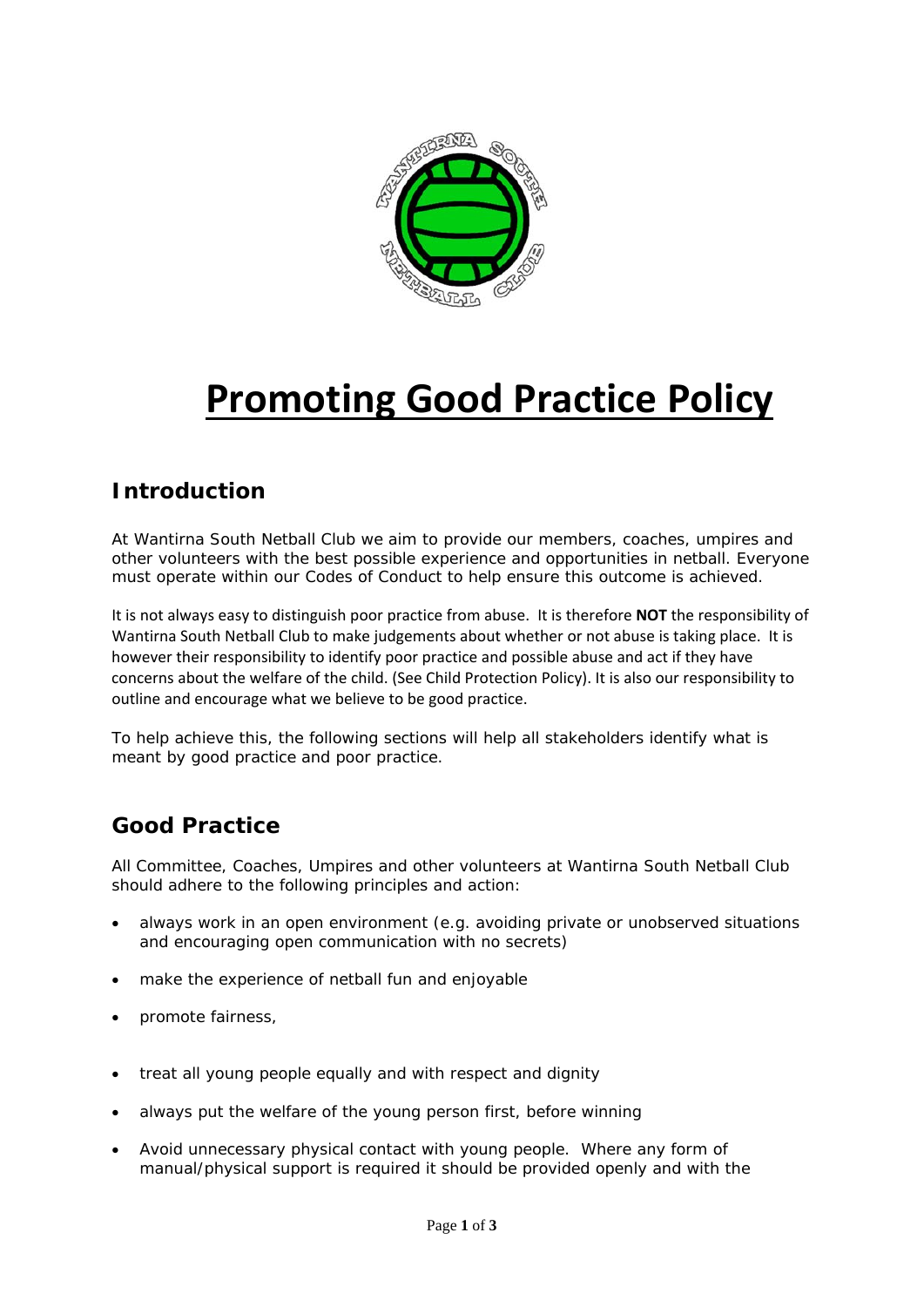consent of the young person. Physical contact can be appropriate so long as it is neither intrusive nor disturbing and the young person's consent has been given

- Involve parents/cares wherever possible, e.g. where young people need to be supervised in changing rooms, encourage parents to take responsibility for their own child. If groups have to be supervised in changing rooms always ensure parents, coaches etc work in pairs
- request written parental consent if club officials are required to transport young people in their cars
- gain written parental consent for any significant travel arrangements e.g. overnight stays for tournaments
- ensure that if mixed teams are taken away, they should always be accompanied by a male and female member of staff
- ensure that at away events adults should not enter a young person's room or invite young people to their rooms
- be an excellent role model, this includes not smoking or drinking alcohol in the company of young people
- always give enthusiastic and constructive feedback rather than negative criticism
- recognising the developmental needs and capacity of the young person and do not risk sacrificing welfare in a desire for club or personal achievements. This means avoiding excessive training or competition and not pushing them against their will
- secure written parental consent for the club to act in loco parentis, to give permission for the administration of emergency first aid or other medical treatment if the need arises
- keep a written record of any injury that occurs, along with details of any treatment given

#### **Poor Practice**

The following are regarded as poor practice and should be avoided by all Committee, Coaches, Umpires and other volunteers at Wantirna South Netball Club:

- unnecessarily spending excessive amounts of time alone with young people away from others
- taking young people alone in a car on journeys, however short
- taking young people to your home where they will be alone with you
- sharing a room with a young person
- engaging in rough, physical or sexually provocative games, including horseplay
- allow or engage in inappropriate touching of any form
- allowing young people to use inappropriate language unchallenged